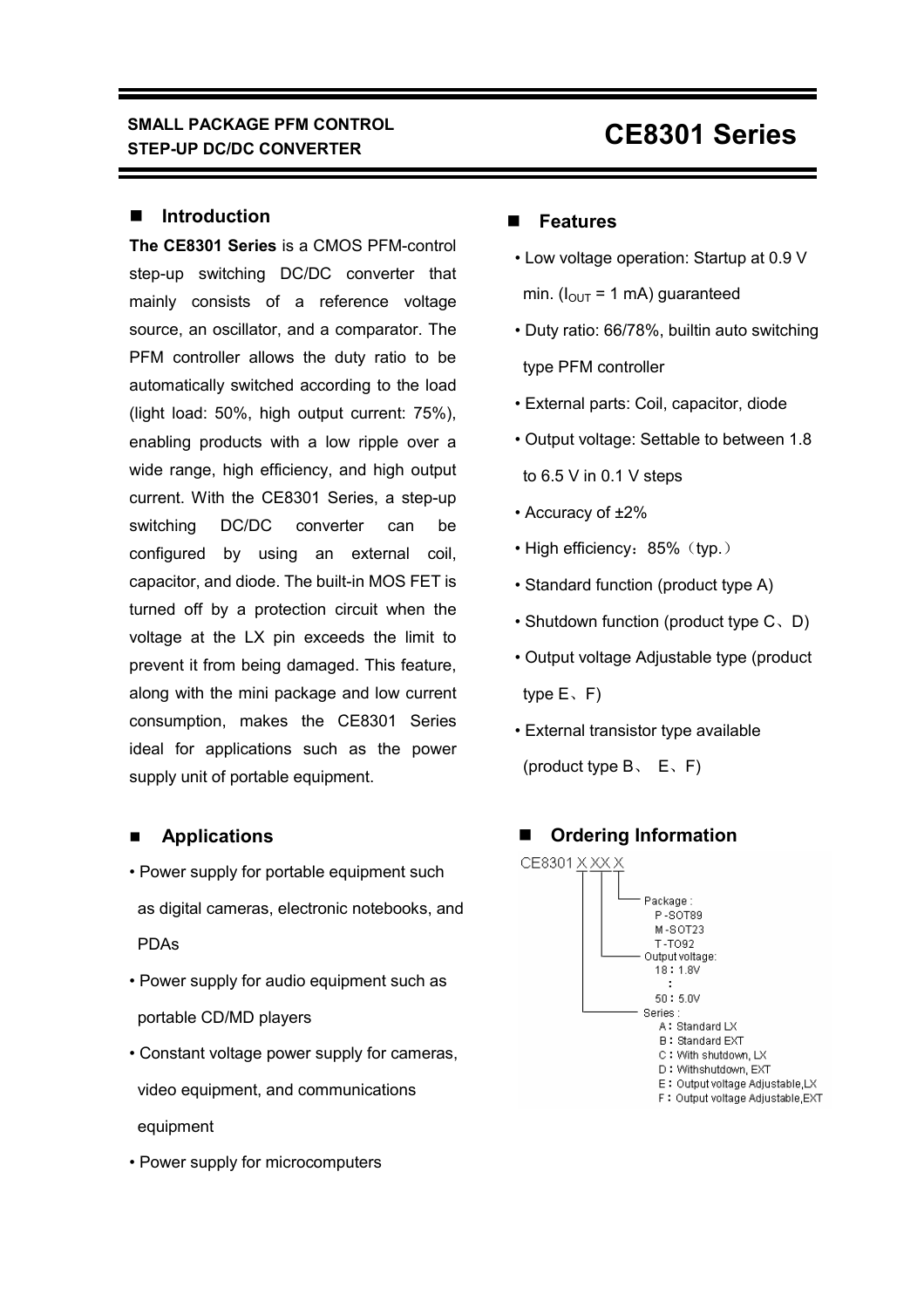# **Block Diagrams**



# **Pin Assignment**



|  | Table 1 CE8301A Series (SOT-23-3 PKG) |
|--|---------------------------------------|
|  |                                       |

| Pin No.                               | Pin Name                               | <b>Functions</b>                   |  |  |
|---------------------------------------|----------------------------------------|------------------------------------|--|--|
| 1                                     | Output voltage pin<br>$V_{\text{OUT}}$ |                                    |  |  |
| 2                                     | GND pin<br>$V_{SS}$                    |                                    |  |  |
| 3                                     | LX.                                    | External inductor connection pin   |  |  |
| Table 2 CE8301B Series (SOT-23-3 PKG) |                                        |                                    |  |  |
| Pin No.                               | Pin Name                               | <b>Functions</b>                   |  |  |
| 1                                     | $V_{\text{OUT}}$                       | Output voltage pin                 |  |  |
| $\mathcal{P}$                         | $V_{SS}$                               | GND pin                            |  |  |
| 3                                     | <b>EXT</b>                             | External transistor connection pin |  |  |



| Table 3 CE8301C Series (SOT-23-5 PKG) |           |                                    |  |
|---------------------------------------|-----------|------------------------------------|--|
| Pin No.                               | Pin Name  | <b>Functions</b>                   |  |
|                                       |           | Shutdown pin                       |  |
| 1                                     | EN        | "H": Normal operation              |  |
|                                       |           | "L": Step-up stopped               |  |
| $\overline{2}$                        | $V_{OUT}$ | Output voltage pin                 |  |
| 3                                     | NC.       | (N.C.)                             |  |
| 4                                     | $V_{SS}$  | GND pin                            |  |
| 5                                     | LX.       | External transistor connection pin |  |
| Table 4 CE8301D Series (SOT-23-5 PKG) |           |                                    |  |
| Pin No.                               | Pin Name  | <b>Functions</b>                   |  |
|                                       |           |                                    |  |

| PIN NO. | Pin Name                   | <b>Functions</b>                   |
|---------|----------------------------|------------------------------------|
|         |                            | Shutdown pin                       |
| 1       | EN                         | "H": Normal operation              |
|         |                            | "L": Step-up stopped               |
| 2       | $V_{\text{OUT}}$           | Output voltage pin                 |
| 3       | <b>NC</b>                  | (N.C.)                             |
| 4       | $\mathsf{V}_{\mathsf{SS}}$ | GND pin                            |
| 5       | EXT                        | External transistor connection pin |

۰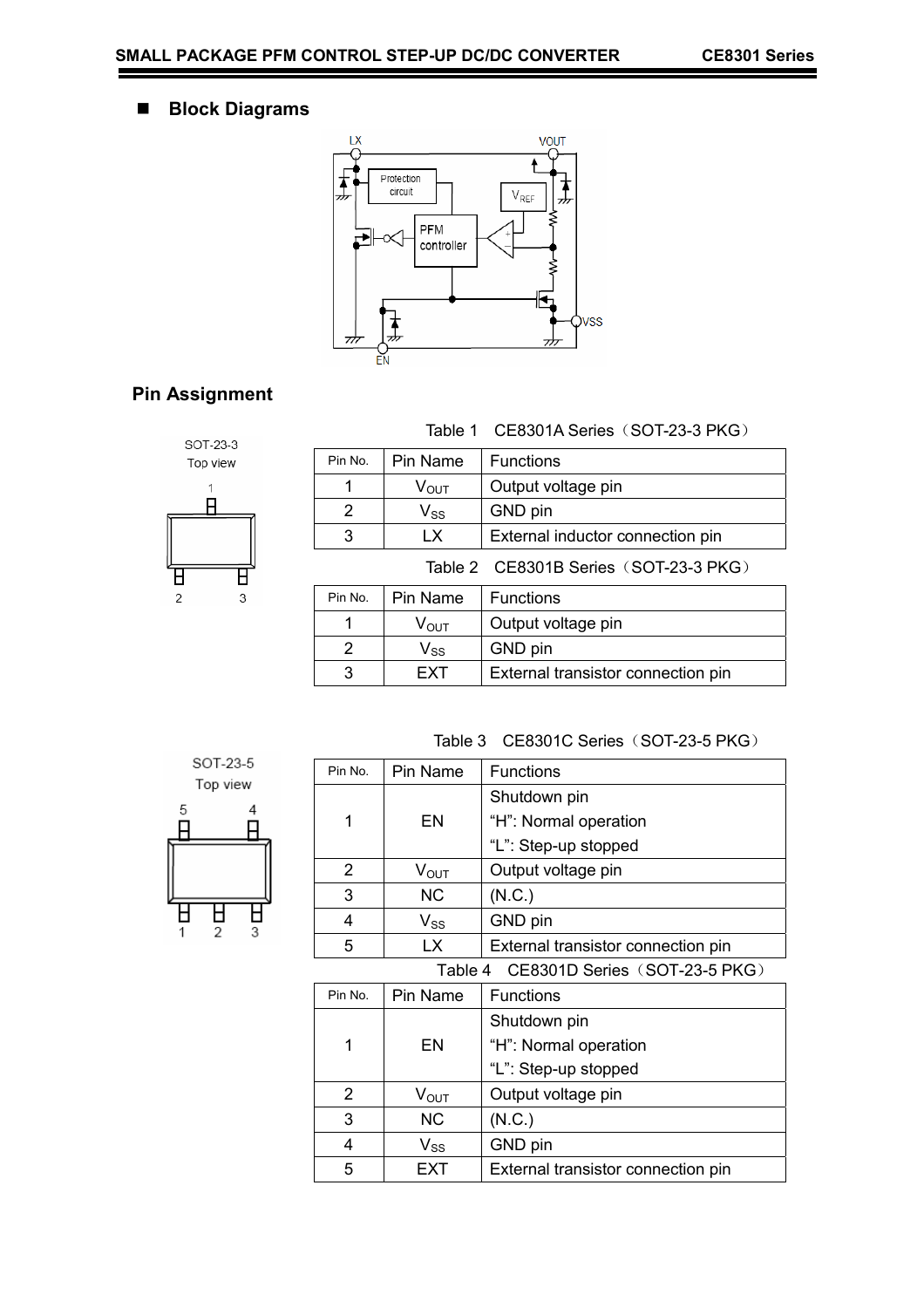| Table 5 CE8301 ESeries (SOT-23-5 PKG) |                              |                                        |  |  |
|---------------------------------------|------------------------------|----------------------------------------|--|--|
| Pin No.                               | Pin Name<br><b>Functions</b> |                                        |  |  |
|                                       |                              | Output voltage fixed output type;      |  |  |
| 1                                     | VOUT                         | Output voltage monitoring pin          |  |  |
|                                       | (FB)                         | (Output voltage external setting type; |  |  |
|                                       |                              | Feedback pin)                          |  |  |
| 2                                     | $V_{DD}$                     | IC power supply pin                    |  |  |
| 3                                     | <b>NC</b>                    | (N.C.)                                 |  |  |
| 4                                     | $\mathsf{V}_{\mathsf{SS}}$   | GND pin                                |  |  |
| 5                                     | ΙX                           | External transistor connection pin     |  |  |

Table 6 CE8301 FSeries (SOT-23-5 PKG)

| Pin No.       | Pin Name                   | <b>Functions</b>                       |
|---------------|----------------------------|----------------------------------------|
|               |                            | Output voltage fixed output type;      |
| 1             | VOUT                       | Output voltage monitoring pin          |
|               | (FB)                       | (Output voltage external setting type; |
|               |                            | Feedback pin)                          |
| $\mathcal{P}$ | V <sub>DD</sub>            | IC power supply pin                    |
| 3             | <b>NC</b>                  | (N.C.)                                 |
| 4             | $\mathsf{V}_{\mathsf{SS}}$ | GND pin                                |
| 5             | FXT                        | External transistor connection pin     |

Table 7 CE8301A Series (SOT-89-3 PKG)

| SOT-89-3<br>Top view     |  |
|--------------------------|--|
|                          |  |
| d<br>$\overline{2}$<br>3 |  |

| Pin No.                               | Pin Name                               | <b>Functions</b>                   |  |  |  |
|---------------------------------------|----------------------------------------|------------------------------------|--|--|--|
| 1                                     | $\mathsf{V}_{\mathsf{SS}}$             | GND pin                            |  |  |  |
| $\overline{2}$                        | $\mathsf{V}_{\mathsf{OUT}}$            | Output voltage pin                 |  |  |  |
| 3                                     | LX<br>External inductor connection pin |                                    |  |  |  |
| Table 8 CE8301B Series (SOT-89-3 PKG) |                                        |                                    |  |  |  |
| Pin No.                               | Pin Name                               | <b>Functions</b>                   |  |  |  |
| 1                                     | $\mathsf{V}_{\mathsf{SS}}$             | GND pin                            |  |  |  |
| 2                                     | $\rm V_{\rm OUT}$                      | Output voltage pin                 |  |  |  |
| 3                                     | FXT                                    | External transistor connection pin |  |  |  |

 $\cdot$  SOT-89-5 Top view  $\overline{\mathbf{A}}$  $\mathbf{L}$  $\overline{1}$  $\sqrt{2}$  $\sqrt{3}$ 

| Pin No.       | Pin Name                   | <b>Functions</b>                       |
|---------------|----------------------------|----------------------------------------|
|               | ΝC                         | (N.C.)                                 |
| $\mathcal{P}$ | $\mathsf{V}_{\mathsf{DD}}$ | IC power supply pin                    |
|               |                            | Output voltage fixed output type;      |
| 3             | VOUT                       | Output voltage monitoring pin          |
|               | (FB)                       | (Output voltage external setting type; |
|               |                            | Feedback pin)                          |
|               | LX                         | External transistor connection pin     |
| 5             | $V_{SS}$                   | GND pin                                |

Table 10 CE8301F Series (SOT-89-5 PKG)

Table 9 CE8301E Series (SOT-89-5 PKG)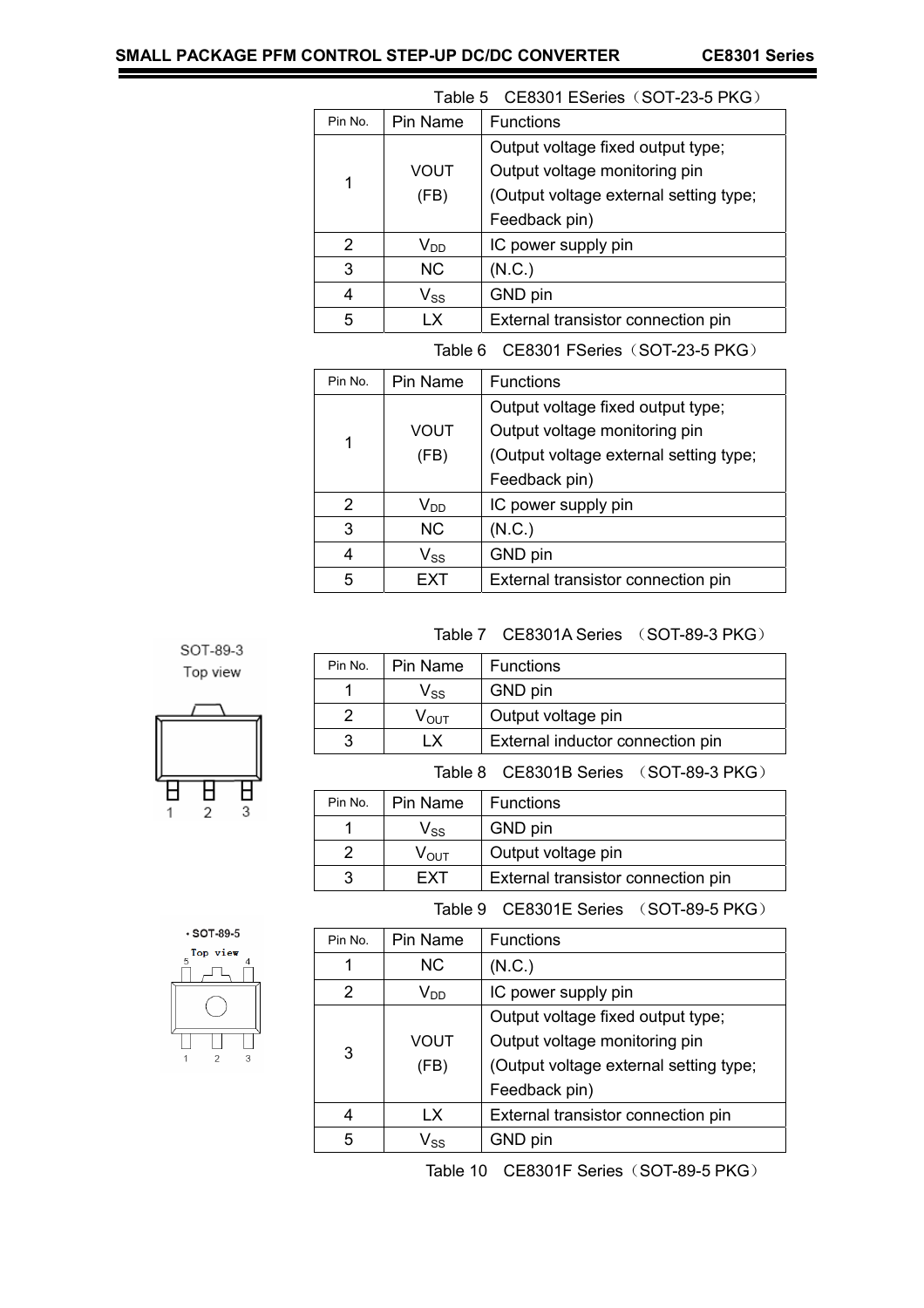۰

| Pin No.       | Pin Name                   | <b>Functions</b>                       |
|---------------|----------------------------|----------------------------------------|
| 1             | NC.                        | (N.C.)                                 |
| $\mathcal{P}$ | $\mathsf{V}_{\mathsf{DD}}$ | IC power supply pin                    |
|               |                            | Output voltage fixed output type;      |
| 3             | VOUT                       | Output voltage monitoring pin          |
|               | (FB)                       | (Output voltage external setting type; |
|               |                            | Feedback pin)                          |
| 4             | EXT                        | External transistor connection pin     |
| 5             | Vss                        | GND pin                                |

# **Absolute Maximum Ratings**

#### (Unless otherwise specified, Ta=25 C)

| Unit                                |
|-------------------------------------|
| $V_{SS}$ – 0.3 ~ $V_{SS}$ + 10<br>V |
| $V_{SS}$ – 0.3 ~ $V_{SS}$ + 10<br>v |
| $V_{SS}$ – 0.3 ~ $V_{SS}$ + 10<br>v |
| mA                                  |
| mW                                  |
| mW                                  |
| mW                                  |
| $^{\circ}C$                         |
| $^{\circ}C$                         |
|                                     |

# **Electrical Characteristics**

#### (Unless otherwise specified, Ta =25 C)

| Parameter                                 | Symbol                   |                                                                                                                         | Conditions                      | Min.                  | Typ.             | Max.                  | Unit   |
|-------------------------------------------|--------------------------|-------------------------------------------------------------------------------------------------------------------------|---------------------------------|-----------------------|------------------|-----------------------|--------|
| Output voltage                            | $V_{\text{OUT}}$         |                                                                                                                         |                                 | $V_{OUT(S)}$<br>×0.98 | $V_{\text{OUT}}$ | $V_{OUT(S)}$<br>×1.02 | V      |
| Input voltage                             | $V_{\text{IN}}$          |                                                                                                                         |                                 |                       |                  | 10                    | V      |
| Operation start voltage                   | V <sub>ST1</sub>         | $I_{\text{OUT}}$ = 1 mA                                                                                                 |                                 |                       |                  | 0.9                   | V      |
| Oscillation start voltage                 | V <sub>ST2</sub>         | No external parts, voltage<br>applied to V <sub>OUT</sub> LX pulled up<br>to V <sub>OUT</sub> via 300 $\Omega$ resistor |                                 |                       |                  | 0.8                   | $\vee$ |
|                                           | $I_{SS1}$                | $V_{\text{OUT}} = 0.95$                                                                                                 | $\vert$ V <sub>OUT</sub> : 3.0V |                       | 30               | 40                    | μA     |
| Current consumption 1                     |                          | $xV_{\text{OUT}}$                                                                                                       | $\vert$ V <sub>OUT</sub> : 5.0V |                       | 50               | 60                    | μA     |
| Current consumption 2                     | $I_{SS2}$                | $V_{\text{OUT}}=V_{\text{OUT}}+0.5$ V                                                                                   |                                 |                       | 6                | 10                    | μA     |
| Current consumption<br>during<br>shutdown | Isss                     | $V_{EN} = 0 V$                                                                                                          |                                 |                       |                  | 0.5                   | μA     |
| Switching current                         | $I_{SW}$                 | $V_{1x} = 0.4 V$                                                                                                        |                                 | 100                   | 200              |                       | mA     |
| Switching transistor<br>leakage current   | $I_{SWQ}$                | No external parts,<br>$V_{LX} = V_{OUT} = 10 V$ , $V_{EN} = 0 V$                                                        |                                 |                       |                  | 0.5                   | μA     |
| Line regulation                           | $\Delta V_{\text{OUT1}}$ | $V_{IN} = 0.4 \times V_{OUT}$<br>$0.6 \times V_{\text{OUT}}$                                                            |                                 |                       | 20               | 50                    | mV     |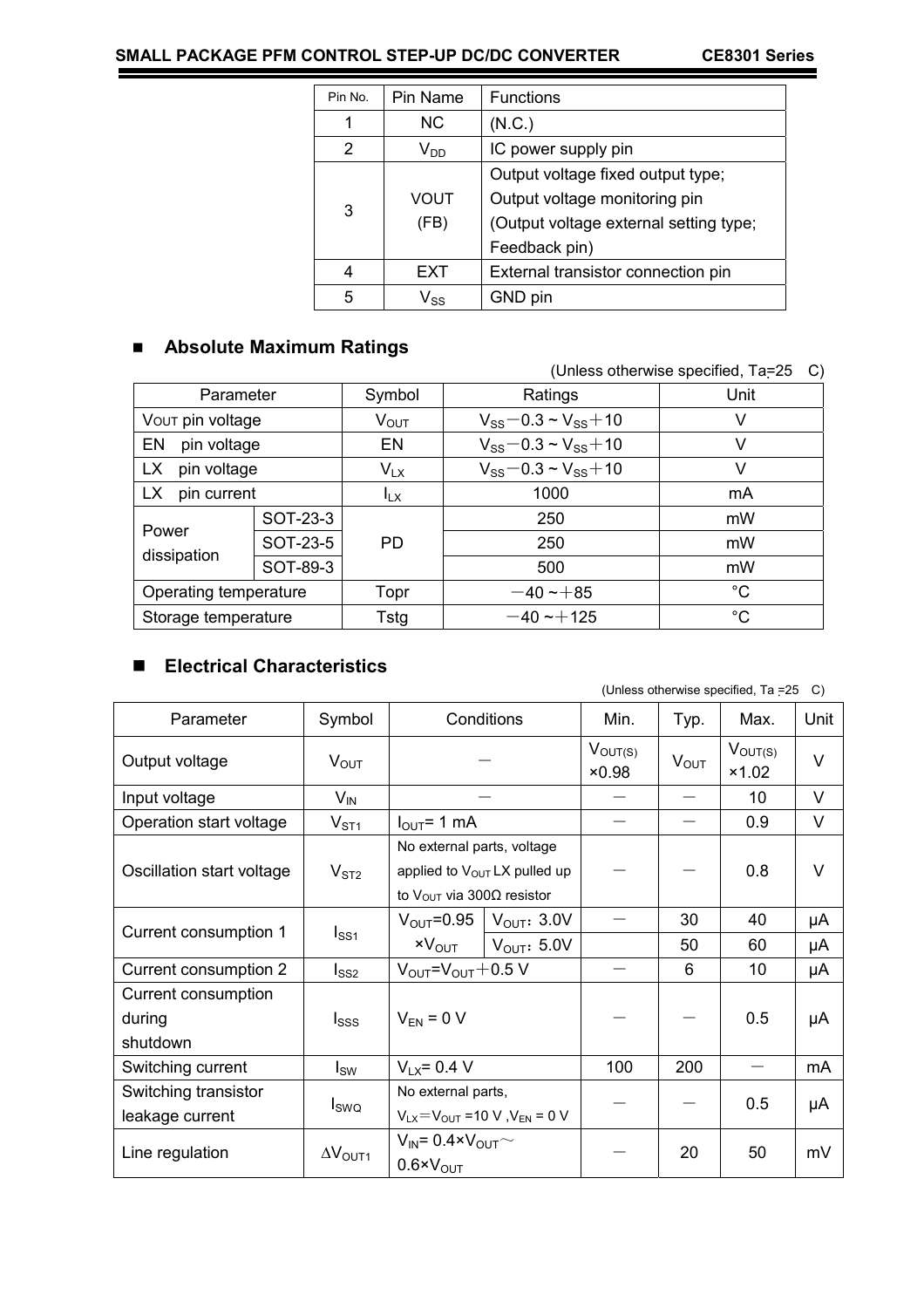| Load regulation               | $\Delta V_{\text{OUT2}}$ | $I_{\text{OUT}}$ = 10 µA ~ 50mA                         |        | 20  | 50  | mV     |
|-------------------------------|--------------------------|---------------------------------------------------------|--------|-----|-----|--------|
| <b>Maximum Oscillation</b>    | $f_{\rm OSC}$            | $V_{\text{OUT}} = 0.95 \times V_{\text{OUT}}$ , measure |        | 100 |     | kHz    |
| frequency                     |                          | waveform at LX pin                                      |        |     |     |        |
|                               |                          | $V_{\text{OUT}}$ = 0.95× $V_{\text{OUT}}$ ,             |        |     |     |        |
| Duty ratio 1                  | Duty1                    | measure waveform at                                     | 70     | 78  | 85  | $\%$   |
|                               |                          | $LX$ pin                                                |        |     |     |        |
| Duty ratio 2                  | Duty2                    | Measure waveform at                                     |        | 66  |     | $\%$   |
|                               |                          | LX pin with light load                                  |        |     |     |        |
| Efficiency                    | <b>EFFI</b>              |                                                         |        | 85  |     | $\%$   |
| Shutdown pin input<br>voltage | $V_{SH}$                 | $V_{\text{OUT}} = 0.95 \times V_{\text{OUT}}$ , judge   | 0.75   |     |     | V      |
|                               |                          | oscillation at LX pin                                   |        |     |     |        |
|                               | $V_{SL1}$                | $V_{\text{OUT}} = 0.95 \times V_{\text{OUT}}$           |        |     | 0.3 | $\vee$ |
|                               |                          | judge stop at LX pin                                    |        |     |     |        |
| Shutdown pin input            | I <sub>SH</sub>          | $V_{EN} = 10V$                                          | $-0.1$ |     | 0.1 | μA     |
| current                       | $I_{SL}$                 | $V_{FN} = 0V$                                           | $-0.1$ |     | 0.1 | μA     |

Remark:  $V_{IN} = V_{OUT(S)} \times 0.6$  applied,  $I_{OUT} = V_{OUT(S)} / 250 \Omega$ 

Shutdown function built-in type: EN pin is connected to  $V<sub>OUT</sub>$ 

 $V<sub>OUT(S)</sub>$  specified above is the set output voltage value, and  $V<sub>OUT</sub>$  is the typical value of the actual output voltage.

# ■ **Standard Circuits**

# **1**、**CE8301A Circuits**:



#### **2**、**CE8301C Circuits**:

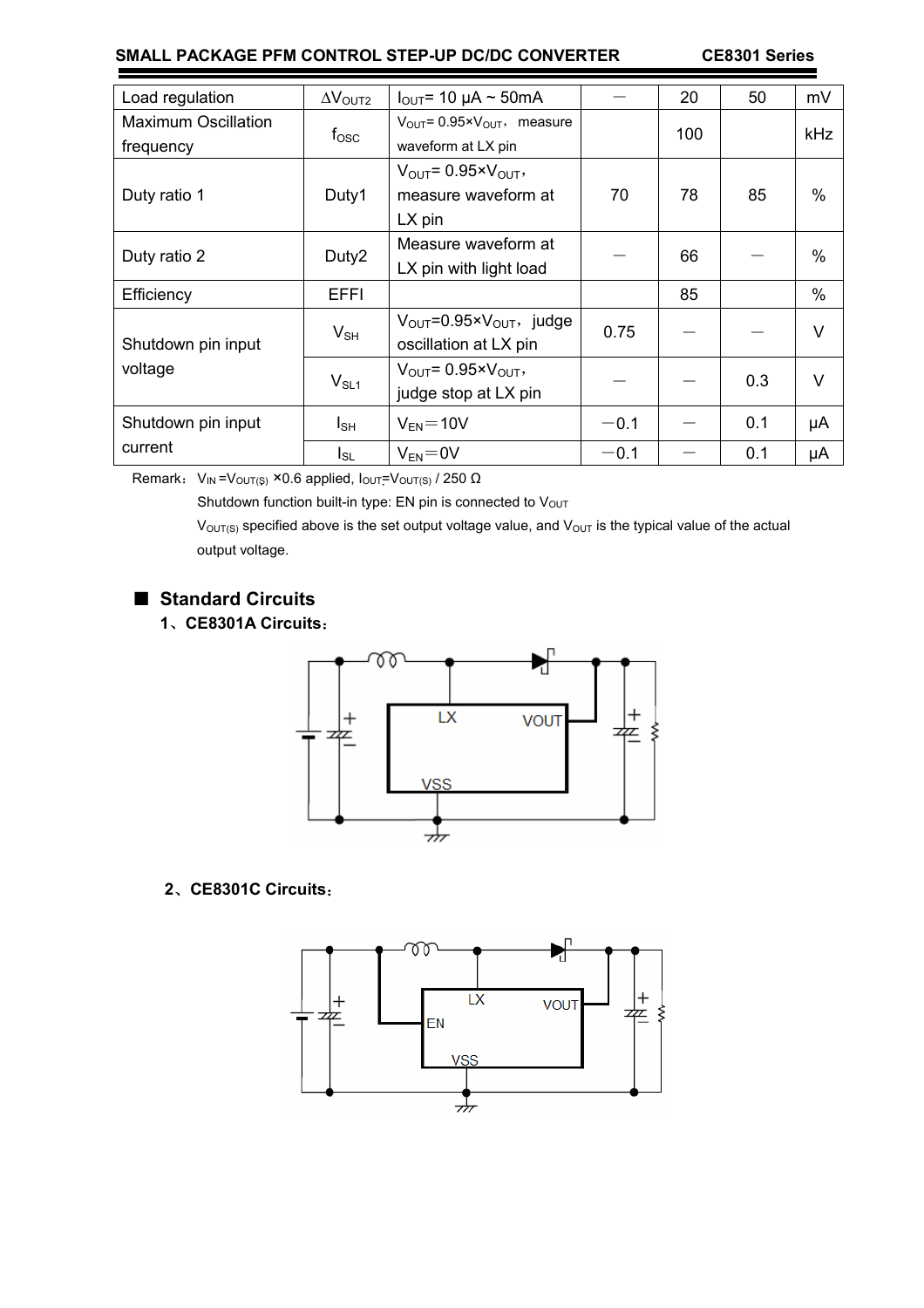、**CE8301B Circuits**:



、**CE8301D Circuits**:



、**CE8301E Circuits**:



、**CE8301F Circuits:** 

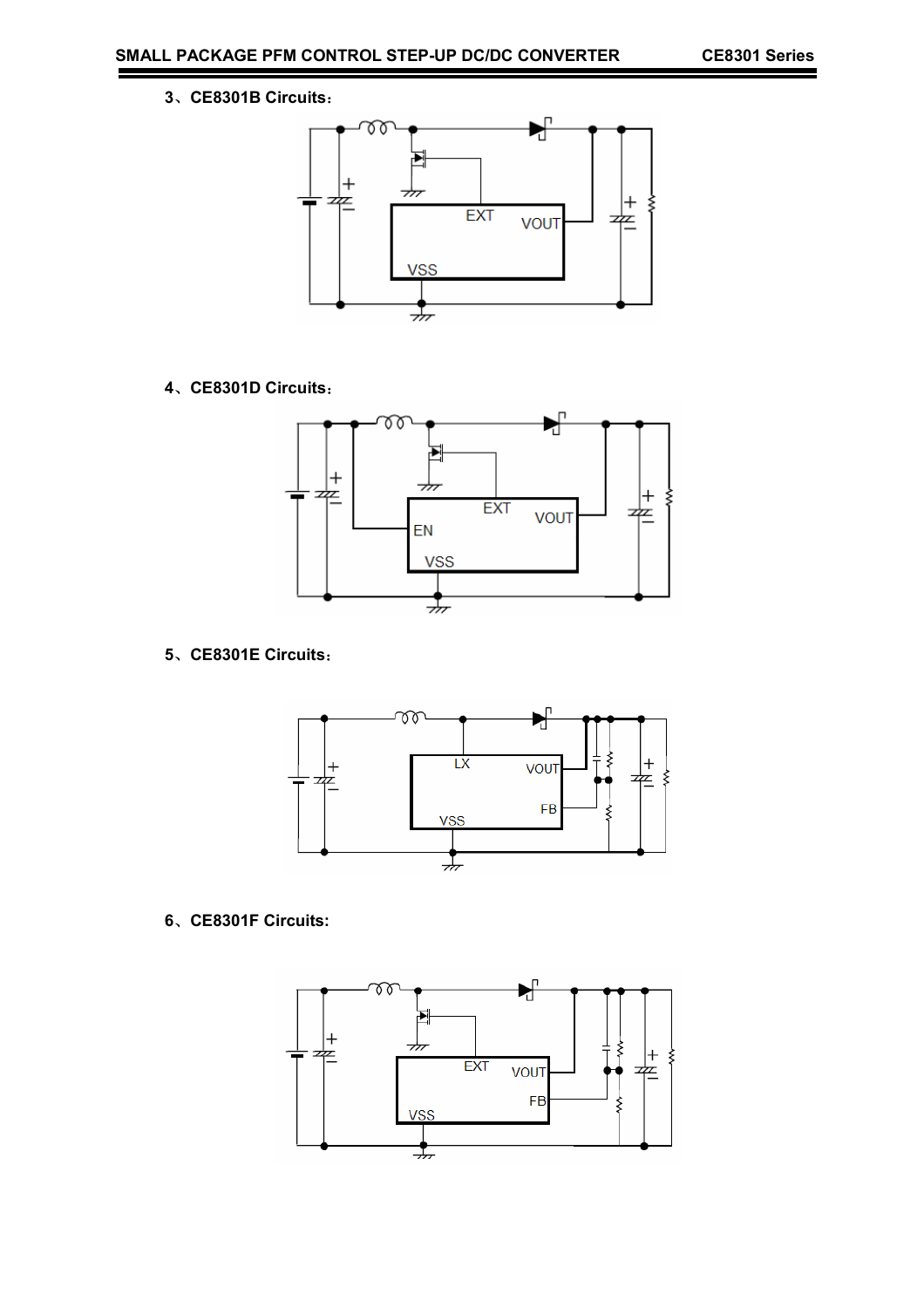#### ■ **Characteristics**

# **1. CE8301A30P**:

**a**、 **VOUT vs. IOUT :** 





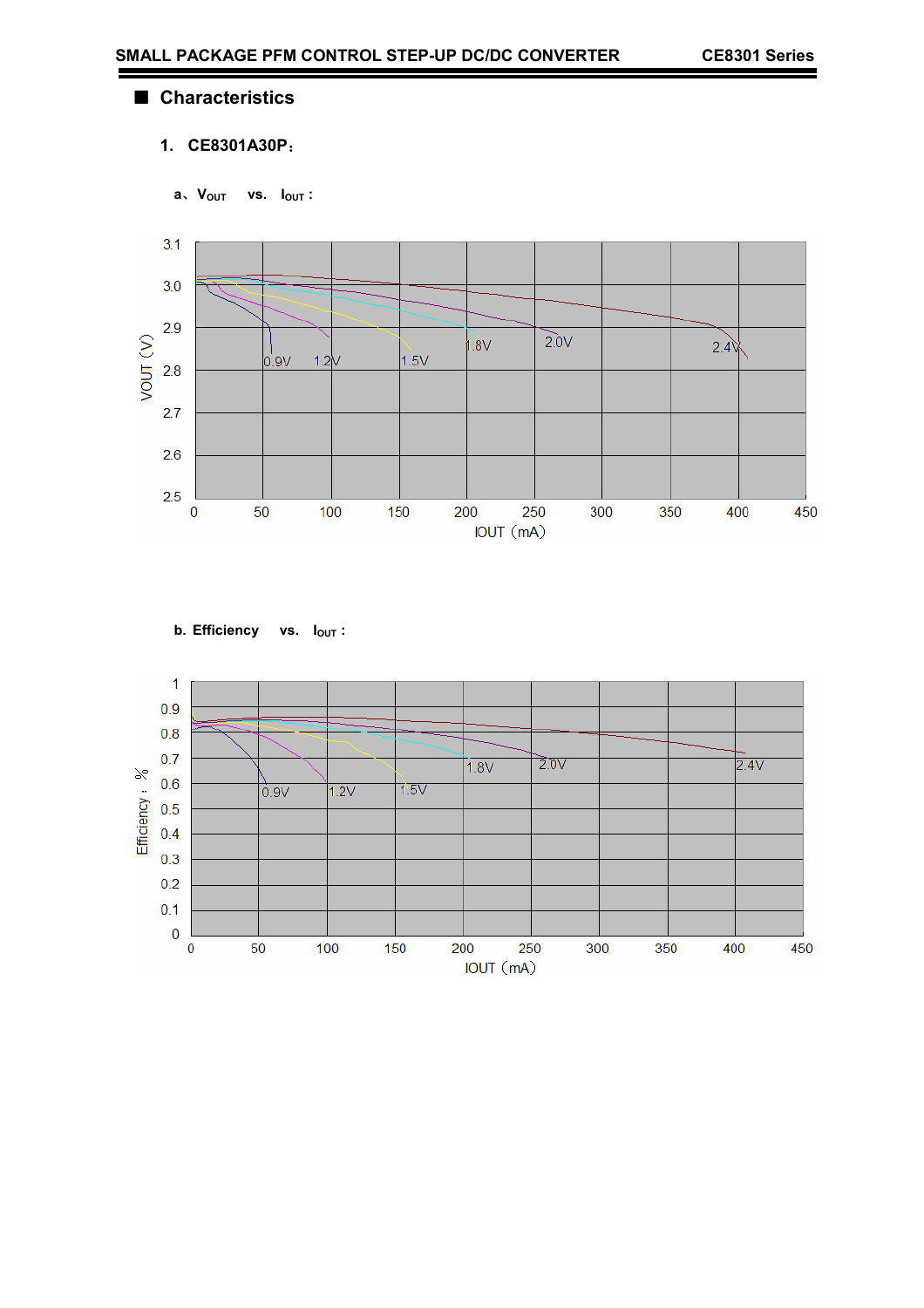#### **2. CE8301A33P**:





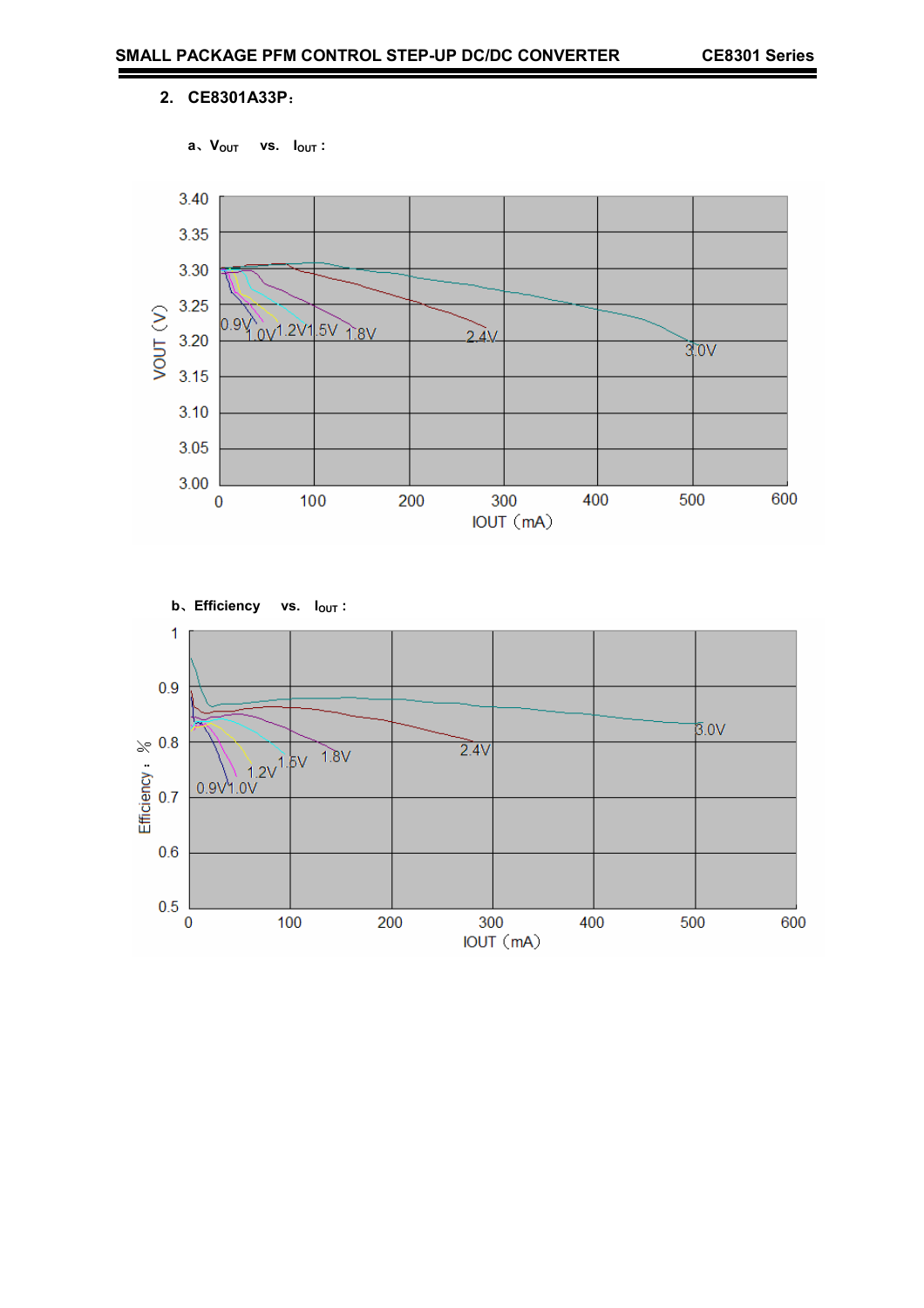#### **3. CE8301A50P**:

a. V<sub>OUT</sub> vs. I<sub>OUT</sub>:



**b.** Efficiency vs.  $I_{OUT}$ :

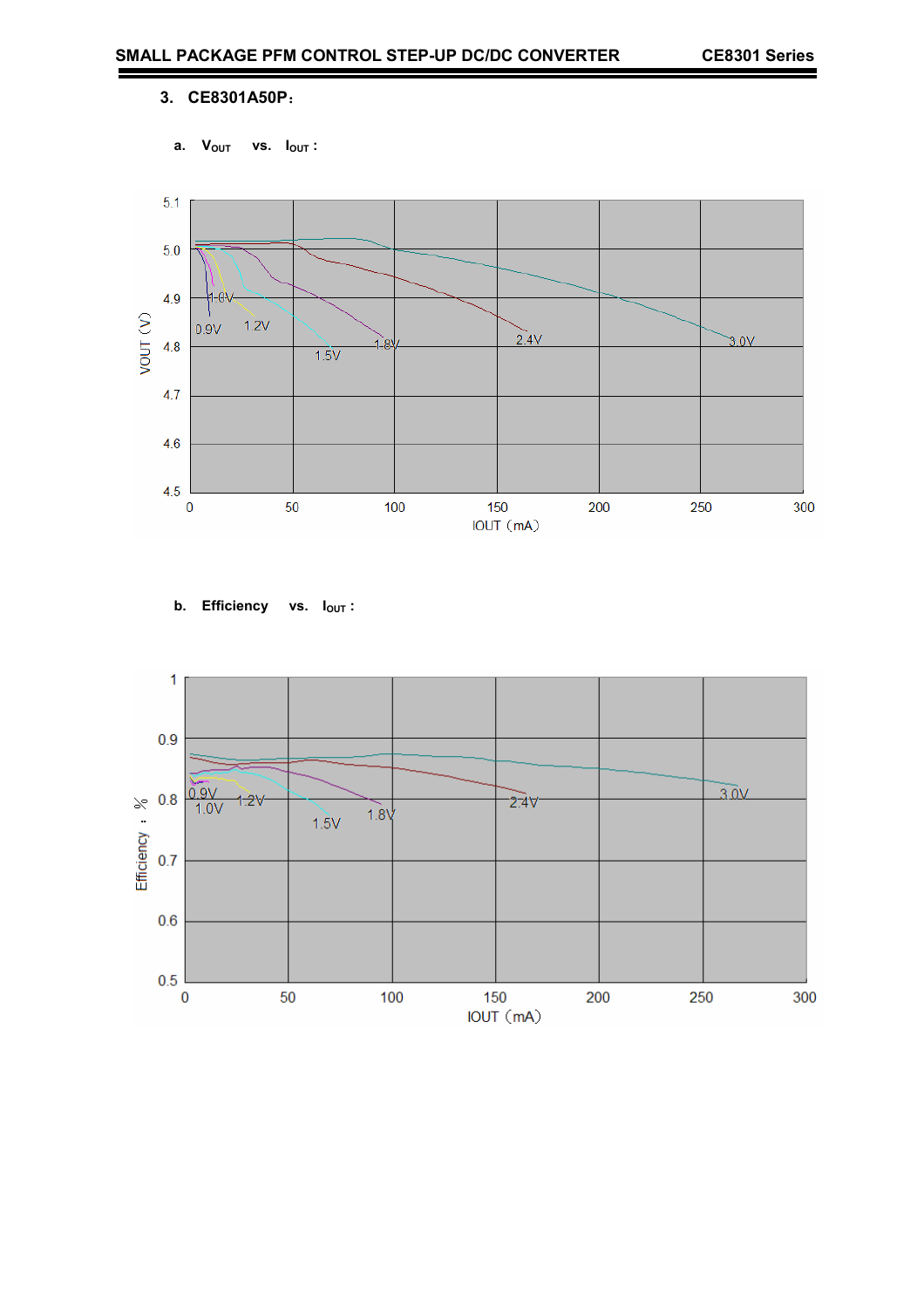۰

# **Package information**

# **● SOT-23**



 $\overline{a}$ 

**● SOT-89** 





| <b>Symbols</b> | <b>Dimensions in millimeters</b> |      |      |  |
|----------------|----------------------------------|------|------|--|
|                | Min                              | Nom  | Max  |  |
| A              | 1.40                             | 1.50 | 1.60 |  |
| b              | 0.36                             | 0.42 | 0.48 |  |
| b1             | 0.41                             | 0.47 | 0.53 |  |
| b2             | 1.40                             | 1.60 | 1.75 |  |
| C              | 0.38                             | 0.40 | 0.43 |  |
| D              | 4.40                             | 4.50 | 4.60 |  |
| E              |                                  |      | 4.25 |  |
| E <sub>1</sub> | 2.40                             | 2.50 | 2.60 |  |
| θ              | 1.40                             | 1.50 | 1.60 |  |
| L              | 1.80                             |      |      |  |
| L <sub>1</sub> |                                  | 0.40 |      |  |